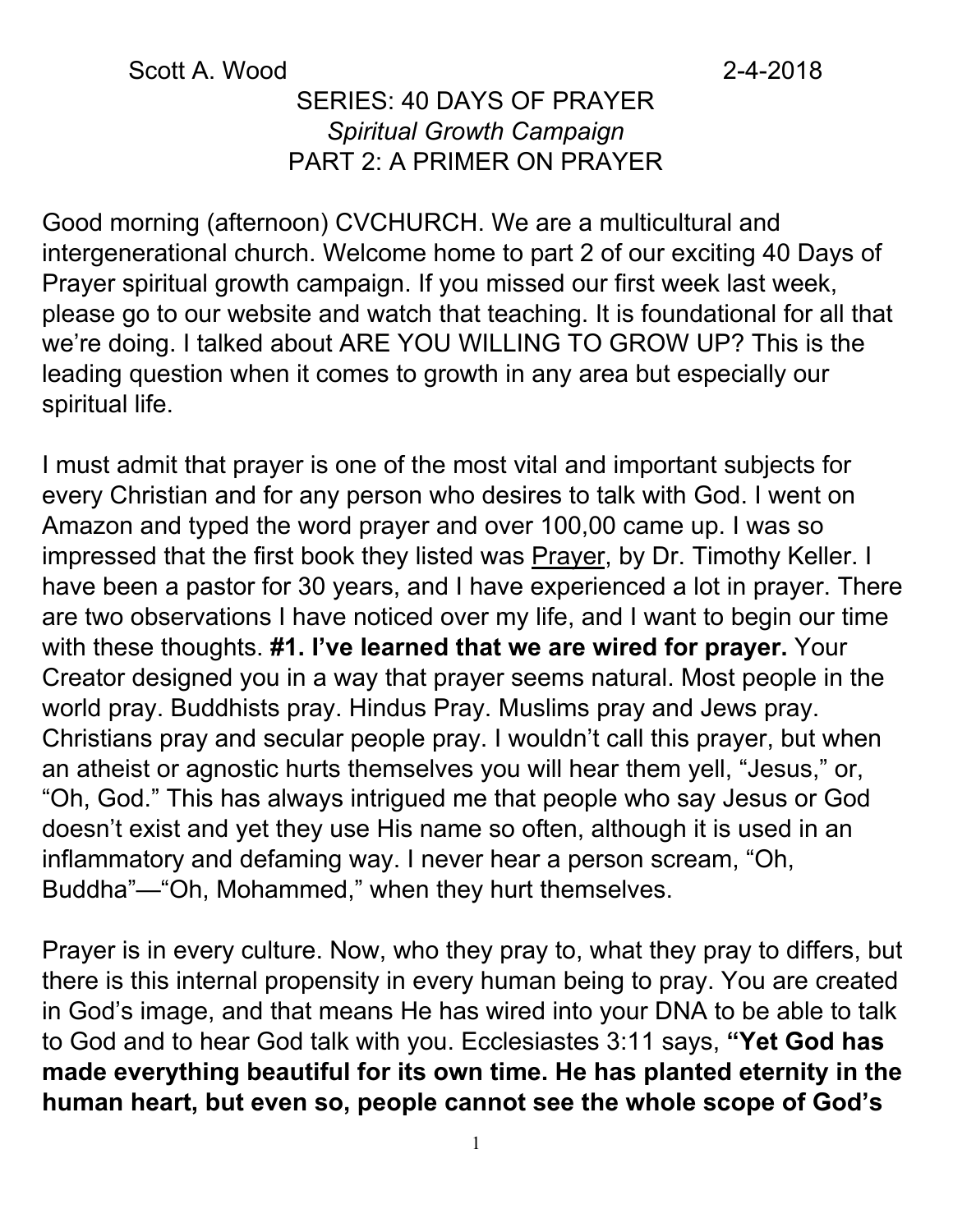**work from beginning to end."** What this means, friends, is that you can never be completely satisfied with earthly pleasures and pursuits, because you are created in God's image. This means you have a spiritual thirst and that you have eternal value, and nothing but the eternal God can truly satisfy your thirst and hunger. God has wired us to look for Him, and He has wired us to talk to Him. We are naturally wired to pray. Everyone prays at some point in their life. **#2. The second thing I have learned is that we're not very good at prayer.** Most people I talk to about prayer feel inadequate and insecure. I hear sentences like, "I don't really know what to pray. I don't know how to pray. I don't know how to say it. I don't feel real confident." This is one of the transformations I see in all of our small groups. When people first start coming some have refused to pray. Then, after settling in for a few months, they start trying to pray. Some of the most powerful prayers I have heard in our small group are from people who have started praying by saying, "I don't know what to say, and I feel insecure." And I respond, "Just start talking to God." When they're done we are all blown away.

Luke 11:1 says, **"Once Jesus was in a certain place praying. As He finished, one of His disciples came to Him and said, 'Lord, teach us to pray.'"** The disciples learned that as they lived with Jesus day in and day out that prayer, listening to the Father and talking to the Father, was at the very heartbeat of Jesus. The Gospels teach us that many times Jesus would start His day in prayer or end His day in prayer, or Jesus often times would pray all through the night. It is okay that you feel uncomfortable or awkward with prayer at this time in your life. This is why I believe this is the prefect time for us to focus for 40 Days on Prayer, because your ability, desire and willingness to talk to Jesus and listen to Him is the key to experiencing all of the breakthroughs we all desire and desperately need. To experience a breakthrough means to overcome or penetrate through an obstacle, barrier or something that is restricting God's purposes and plans in your life. We just read through the book of Luke in our daily devotions. There are 11 references to Jesus' prayer life. He either was prayed up before a huge day of ministry, or, after an exhausting day of healing people and driving demons out of people, He would pray. Why? Because prayer is a leading key to experiencing a lifestyle of breakthrough where you successfully tear down and overcome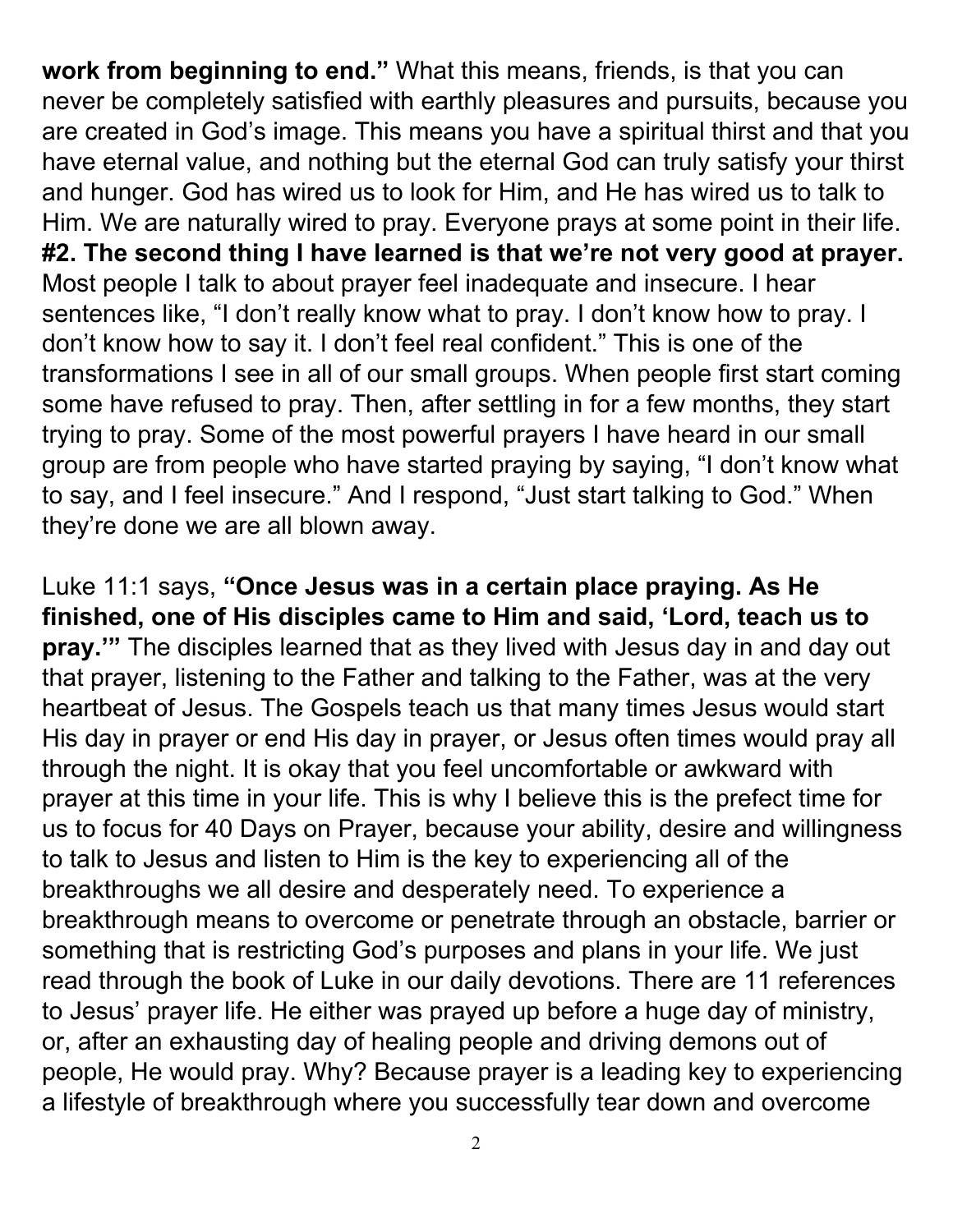those situations and forces that desire to thwart God's goodness and faithfulness in your life. #3. The third thing I have learned is that:

### **Our frustrations with prayer are caused by our misconceptions about prayer:**

## ● **Prayer is not a magic wand**

Prayer is not like the wand that Harry Potter would wave and all of a sudden the situation would change. God is not our genie in a bottle, friends. Prayer is not made up of secret words and incantations or a chant or spell that if you know the right words then you get your own way all the time.

### ● **Prayer is not a fire extinguisher**

There are signs in buildings where there are extinguishers that say, "Break glass only in case of emergency." Many people treat prayer like that. They only pray when they're in pain or a crisis.

### ● **Prayer is not a tug of war**

Some people think that God doesn't really want to answer our prayers; that He doesn't really want to listen to us and you have to wear Him down if you're going to receive anything from Him at all. You don't have to bribe, beg, barter or bargain with God. He wants to answer your prayers. He has enlisted every believer to pray for God's Kingdom rule and reign to be accomplished here on earth in every area of our lives as it is in heaven.

### ● **Prayer is not a ritual to relieve guilt**

Some of us have been taught that when you sin, especially if it is a big sin, you must say a number of prayers before you would be forgiven. That simply is not in the Bible, friends. Prayer is not a punishment for your sin. Prayer is not penance for your sin. The Bible says that prayer is a privilege, not a duty. It is a joy, not some responsibility you've got to pay back because you did something wrong. This puts prayer in the wrong light and is a leading reason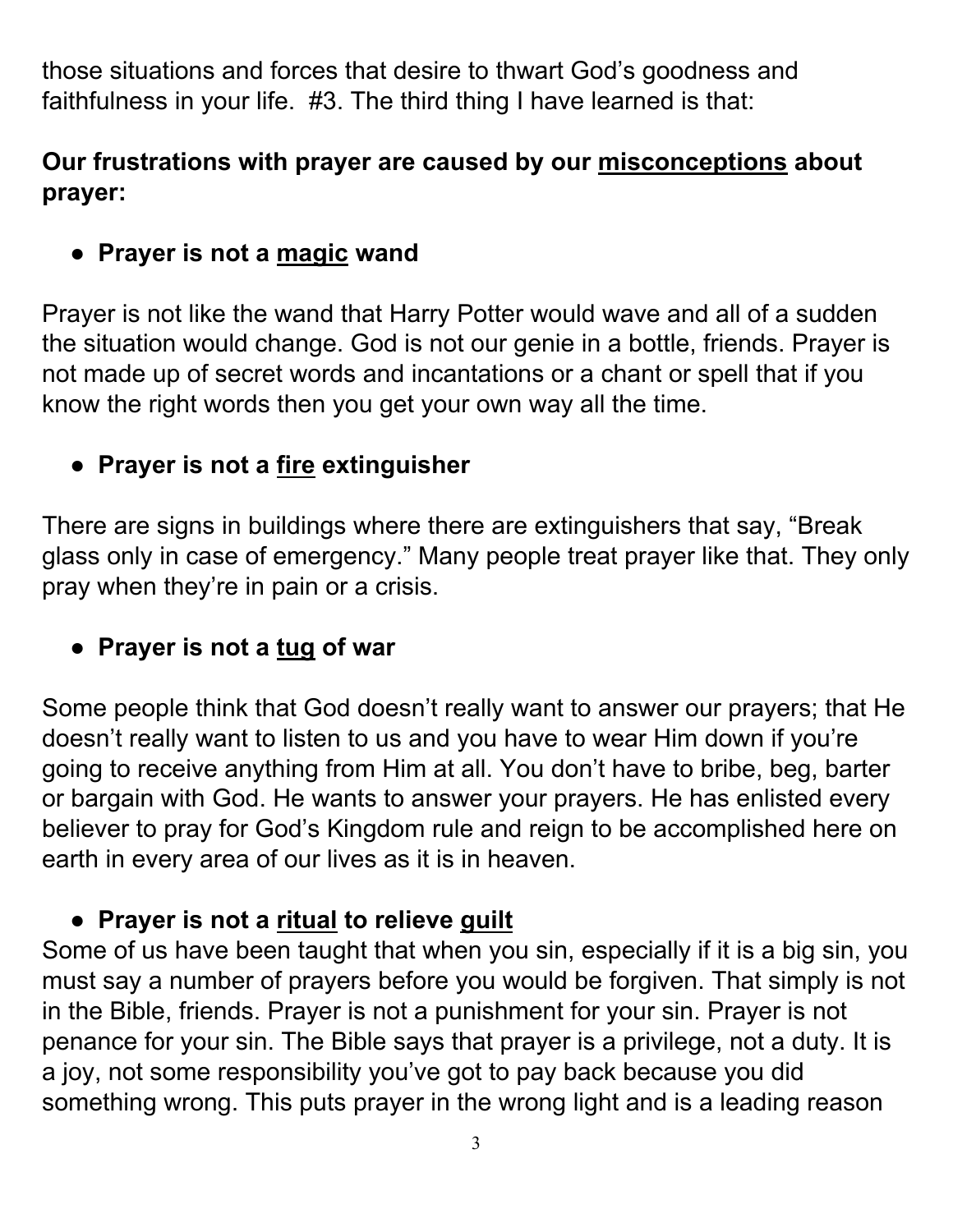why more people don't have a vibrant and dynamic prayer life. Let's turn our attention to…

## **Four foundational truths about prayer:**

# **I. God loves for me to talk to Him**

This is hard for some of us, because, most likely, you might have had a father who didn't talk much to you. He was either absent because of work or dysfunction in his own life, or he was distracted with work. But the truth is God wants you to talk to Him about the seven key areas of your life that are represented by the acronym we used here at CVCHURCH: **SERFVIP. It stands for your Spiritual, Emotional, Relational, Financial, Vocational, Intellectual and Physical aspects of your life.** Because God loves you so much and His purpose and plans for you are only good, He desires to have you talk to Him about each one of these areas and to pray for Him to give you His strength, wisdom, understanding, and insight in how to proceed in each area and with all of the people you interact with. God is interested in what interests you because He gave you those interests. There is nothing He is not willing to discuss with you. A loving parent is interested in what their child is thinking, feeling and wanting to do with their lives. I love listening to Whitney and all of the things she is working through and processing. I want to know what she is feeling about herself, me, her mother, brother. I am very interested in our son and his wife and Kathe. God loves you more than anyone else in your life. Psalm 103:13 says, **"The Lord is like a father to His children, tender and compassionate to those who fear Him."** This is key in learning how to pray, friends. Our God is always pleased to hear your voice and to listen to all of your concerns, victories, goals, fears, hurts, habits and hang-ups. No one is more interested in what you are thinking, feeling or doing than your Father God. 1 John 5:14-15 says, "**And we are confident that He hears us whenever we ask for anything that pleases Him. <sup>15</sup>And since we know He hears us when we make our request, we also know that He will give us what we ask for."** First, notice John, who was called the disciple Jesus loved, says twice, **"We're confident that He hears, and we know that He hears us, so we can be assured He will give us what we ask for as we**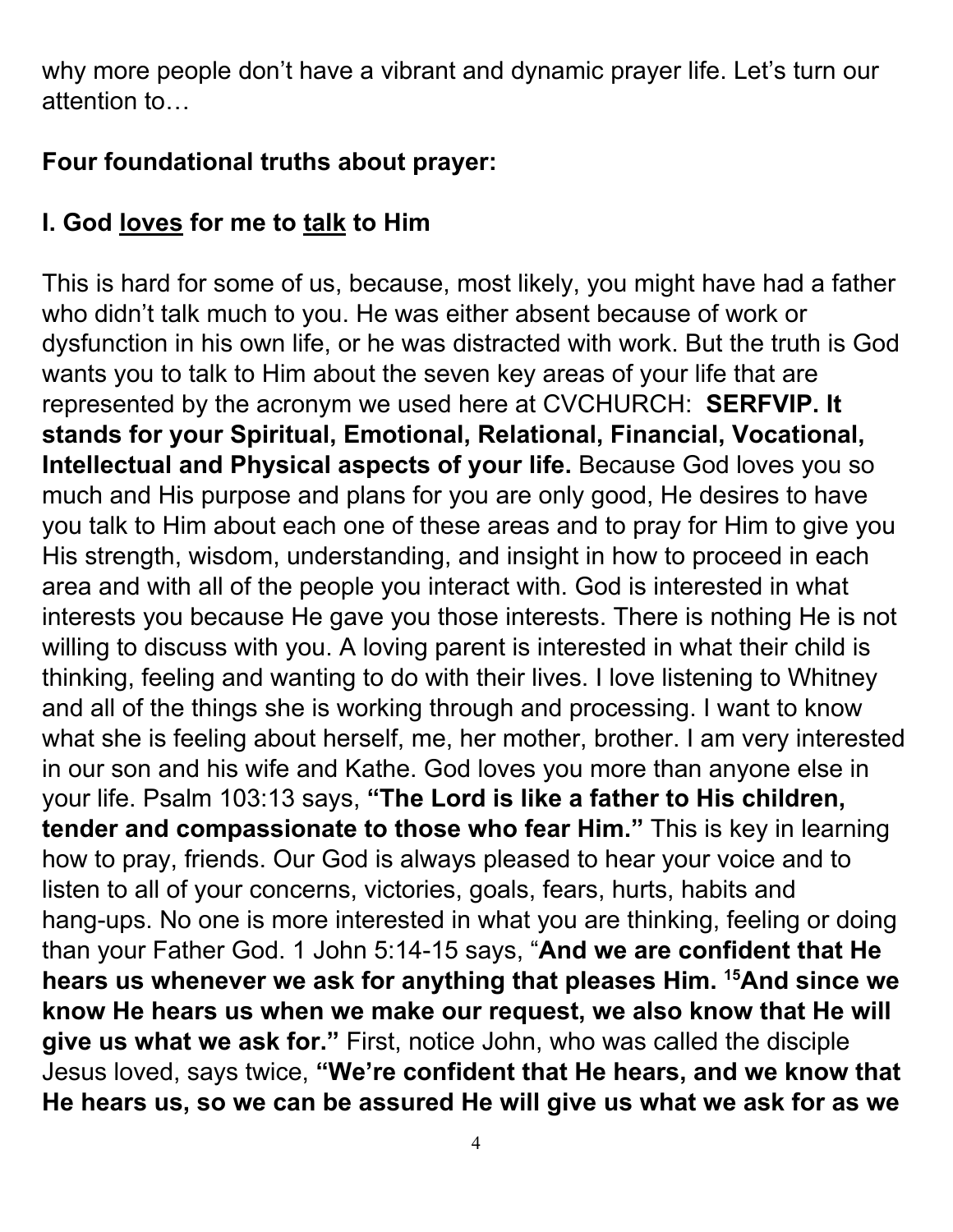**pray according to His will.**" Friends, this is where your daily reading of God's Word as we work through our Bible bookmark is essential. The more you know God's will by knowing what His Word says about things gives you confidence that you can know how to pray. You pray with confidence, certainty and assurance that God loves you and wants to hear your voice in prayer.

## ● **Prayer is a conversation, not a ceremony**

A ceremony by nature has rules, restrictions and regulations you have to abide by, or it won't work. I have a friend who planted a church in Nagasaki, Japan, and he was invited to a tea ceremony. This event took five hours. They have strict rules on how you sit, how you turn, what you do, how you pour the tea, how you strain the tea. Incredibly elaborate and you could spend years learning how to do a tea ceremony properly. What a profound burden. Jesus is more concerned that you make the time to spend with Him and talk to Him about your life and about His purposes and will for your life. Stay away from wasting your time thinking you're not doing it right. Just start.

# ● **Prayer is a relationship, not a ritual**

Prayer is about getting close to God and becoming more intimate with Him. Prayer is about partnering with God to see His desires, will and agenda accomplished throughout this earth. One of the greatest examples of prayer we have is Jesus in the garden of Gethsemane. In Luke 22:42 Jesus says, **"Father, if You are willing, please take this cup of suffering away from Me. Yet I want Your will to be done, not Mine."** The Bible says He was praying so fervently, because He knew what was about to happen to Him, his sweat fell to the ground like great drops of blood. There was no protocol for Jesus to follow other than simply humbling Himself before the Father and pouring out His soul. Vs. 43 says after this significant act of intercession an angel appeared and strengthened Him. First foundational truth about prayer. God loves me and loves for me to talk with Him. Prayer is a conversation, not an elaborate ceremony, and it involves my relationship with Jesus, not a ritual and protocol I must labor through to be heard.

## **II. God listens to prayers that are sincere and simple**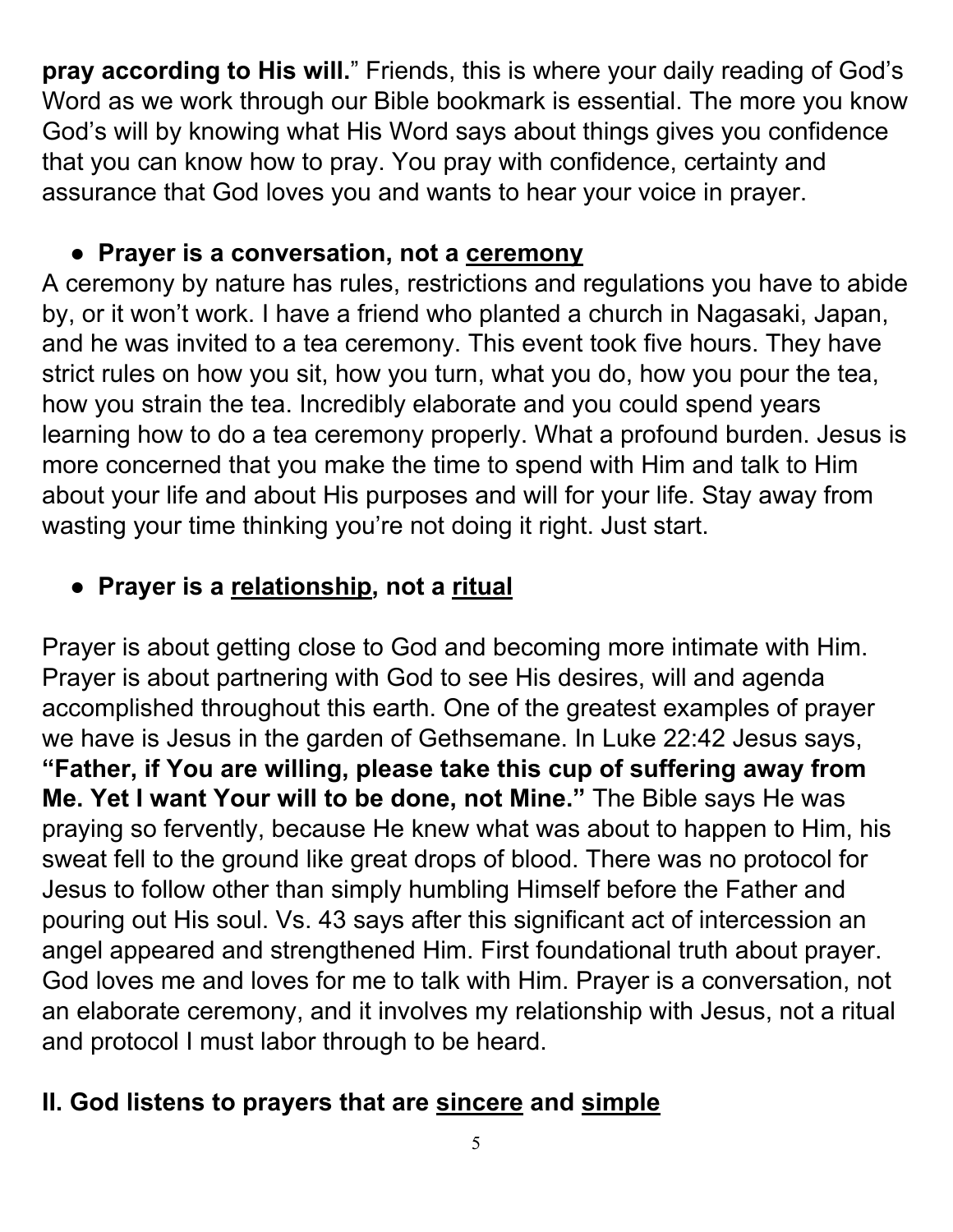God wants us to come to Him in humility, transparency, honesty, genuine, unaffected and whole heartedly. Prayer is not about trying to impress God. It is telling Him what you are going through, and then you taking time to be quiet and listen to what He wants to say to you. You don't have to sound like you really know what you're doing. You don't have to sound super spiritual. Just be real, gutsy and sincere. Just say what you want to say. Please write this down. **Longer is not necessarily stronger.** Simple, sincere, authentic kinds of prayers that God answers. Longer is not stronger. Just get to the point. Jesus had a lot to say about this kind of praying. Follow along as I read Matthew 6:5-6. **"When you pray, don't be like the hypocrites who love to pray publicly on street corners and in the synagogues, where everyone can see them. I tell you the truth, that is all the reward they will ever get. <sup>6</sup>But when you pray, go away by yourself, shut the door behind you, and pray to your Father in private. Then your Farther, who sees everything, will reward you."** The Pharisees were perverting the true intent of prayer. It is not for showing others how spiritual you are, but to make a true spiritual connection with your Father and to pray according to His will so He will answer your prayers and see Kingdom of God results. This doesn't mean you can't pray with others. You see this in the book of Acts. There is personal private prayer and public and together praying. You don't need to convince God. He knows what you need, but He wants you to bring your needs, your family needs, your CVCHURCH needs and the needs of your neighbors and community and culture. He is just waiting for us to pray sincere and simple prayers. The first foundation or pillar of prayer is God loves me, and He wants me to talk with Him and bring my prayer concerns and desires to Him. Second, God listen to prayers that are sincere and simple.

### **III. God likes to show His grace by answering prayer**

Our God is a good God. He is a faithful God. He's a gracious, compassionate and loving Father. Our Father God loves to answer our prayers, because He gets to show what He's really like. Everything in the universe comes from the generosity of God. No one is more generous than God. When you pray and you ask for something in prayer, you make a request or a petition—this is one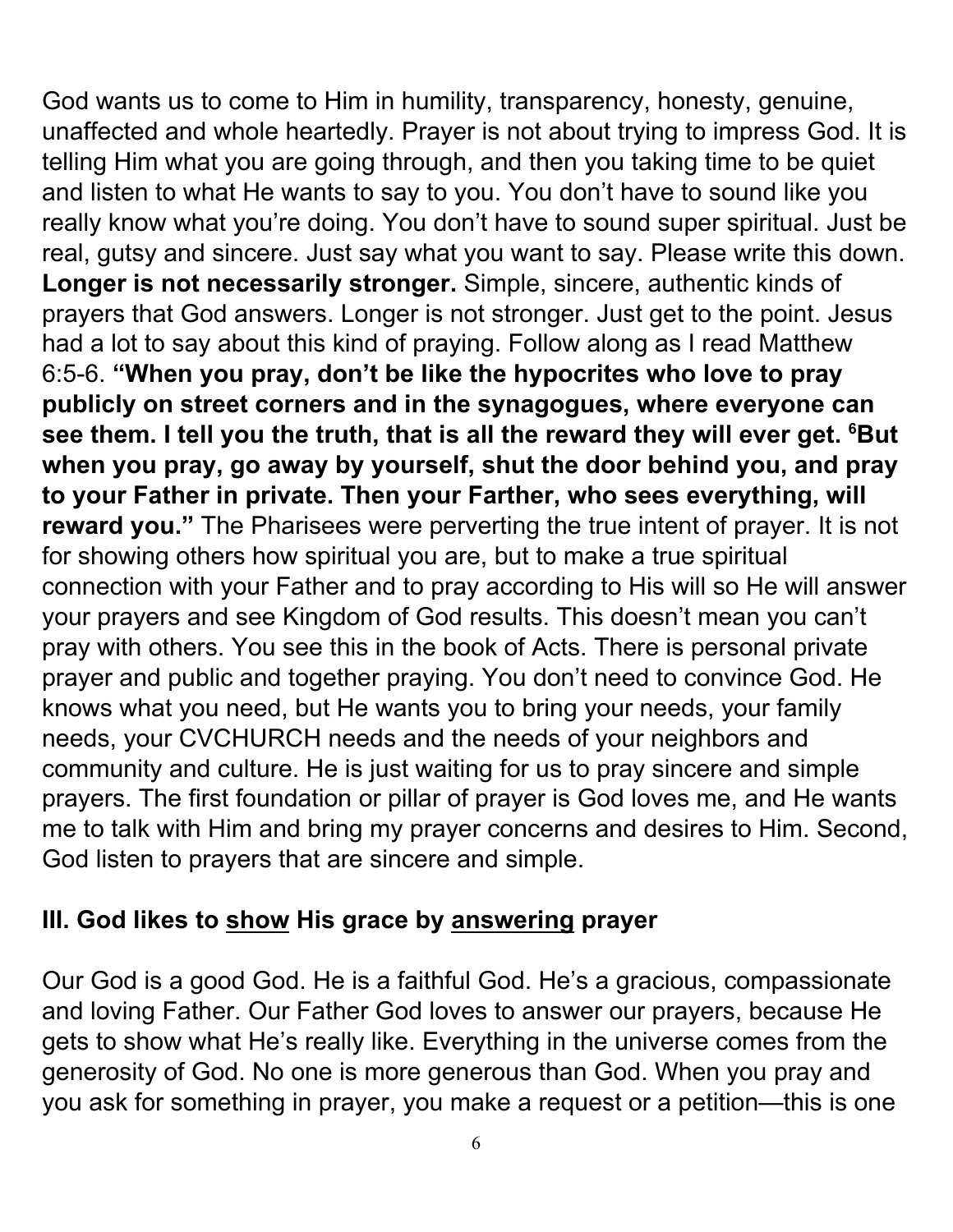of the words the Bible uses for prayer—it gives God the opportunity to demonstrate what He's really like. Did you know that over 20 times in the N.T. we are commanded to ask God, and it shall be given? Seek and you will find. Knock and the door will be opened. You have not because you ask not. If you ask anything in My name… Over 20 times, if you are a child of God, you're commanded to ask

God for His involvement and/or intervention. God answers every prayer you pray. God is the ultimate perfect parent. If He gave us everything we asked for, it would ruin us. There are many reasons why God doesn't say yes to everything you ask for. You may not understand why, or you might disagree with how He answered, but He always answers. Sometimes God says no for our protection. Sometimes God says no for our direction. Sometimes God says no for our correction, to correct us on course. Sometimes God says no for our perfection, to help us grow in our character. Sometimes God says no for our inspection, He looks inside of us and helps us see what we couldn't see before. God loves you too much to say yes to everything. God says, "I didn't say I'd answer it every way you want it, but I will answer." People say, "God, You didn't answer me!" And God says, "Yes I did. I just said no." That was an answer. No. There can be at least three ways God answers our prayers. Yes. No. Not Yet. Isaiah 55:6-7 says, **"Seek the Lord while you can find Him. Call on Him now while He is near. <sup>7</sup>Let the wicked change their ways and banish the very thought of doing wrong. Let them turn to the Lord that He may have mercy on them. Yes, turn to our God, for He will forgive generously."** God says, "My heart is towards you. Now is the time to seek Me and call on Me in prayer. I want to answer your prayers." Matthew 7:11 Jesus says, **"So if you sinful people know how to give good gifts to your children, how much more will your heavenly Father give good gifts to those who ask Him."** As we begin this focus of 40 days of prayer I want you to be convinced that God's Word says it is God's heart to demonstrate His grace, love and power to you by answering your prayers. Your job is to be praying.

### **IV. God longs to be close to me**

Listen to this incredible invitation from God for you to enter into a close and intimate relationship with Him. Isaiah 30:18 says, "**So the Lord will wait for**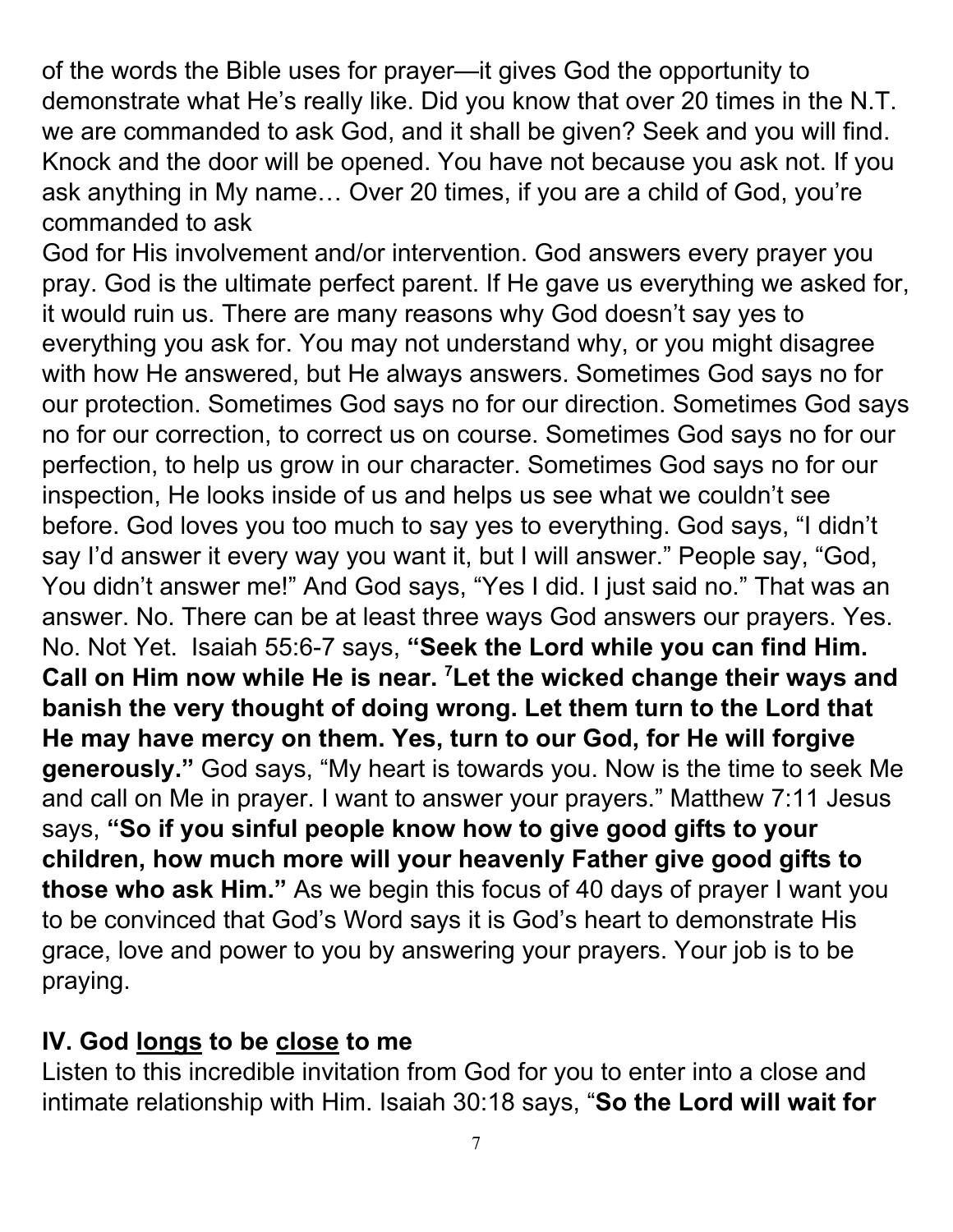**you to come to Him so He can show you His love and compassion. For the Lord is a faithful God. Blessed are those who wait for His help."** Isn't this just amazing. He wants to be close to you, and He is waiting for you to develop the habit of spending time in His presence so He can show you His love and compassion. The Bible gives us plenty of examples of people who had a close relationship with God. Enoch had a close relationship. The Bible says Noah found grace in God's sight and was close to Him. Job had a close relationship. David had a very intimate relationship with God. God longs to be close to you, friend. Listen to the passion that God expresses to His people Israel that had become unfaithful and disloyal to Him even though He had been faithful to them. Hosea 6:6-7 says, **"I want you to show love, not offer sacrifices. I want you to know Me more than I want burnt offerings. <sup>7</sup>But like Adam, you broke My covenant and betrayed My trust."** You see, spiritual rituals are only helpful if they are carried out with an attitude of love for and obedience to God. If a person's heart is far from God, ritual will simply become an empty mockery of God. God didn't want the Israelites' rituals, even though He had commanded them to do them. What God really wanted was their hearts. This is exactly what Jesus Christ wants in a relationship with you. He has given you His all, and He wants you to give Him your all. Your whole heart. Jesus said the # 1 commandment in all of the Bible is to love God with all your heart, all your soul, and all your mind.

Friends, for these next 40 days there is nothing more important in your life than for you to have a deep intimate relationship with Jesus. A lot of people know about God, but He becoming your best friend is totally different. I have waked with Jesus for well over 50 years. He is my best friend. I want you to know Him in such a way that you can say Jesus is your best friend. How do you get closer to Jesus in these 40 days? You do two things. You choose to desire Him, and you make time for Him. That is the only way you will get closer to Jesus. Psalm 25:14, **"The Lord is a friend to those who fear Him. He teaches them His covenant."** To fear Him means to respect and value Him, and you do that my making time for Him. The entire purpose of our 40 Days of Prayer spiritual growth campaign is to help you deepen your friendship with Jesus. If you don't have a relationship with Jesus, we want to help show you how to do that. You need to know Jesus better, and you need to know Him